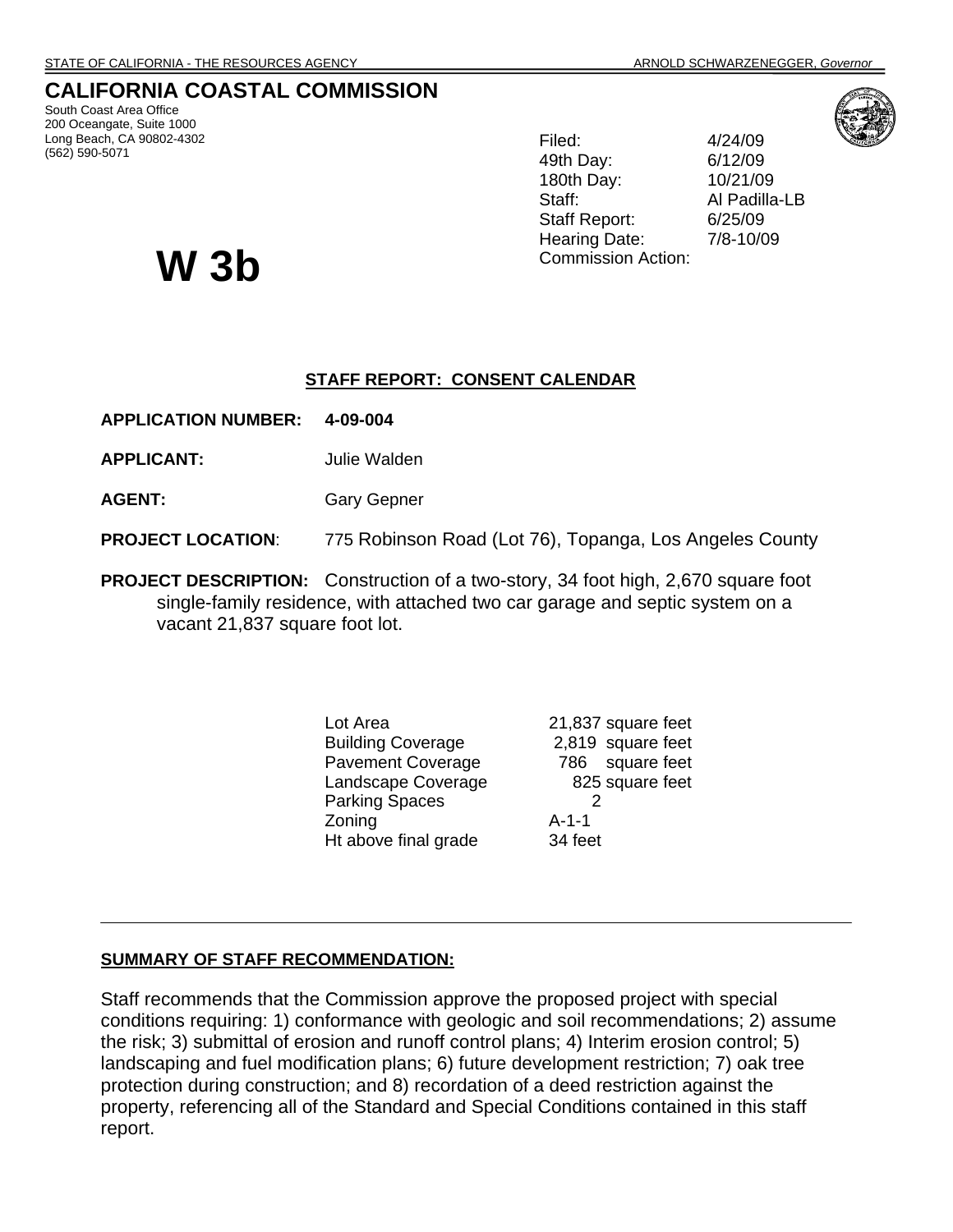#### **LOCAL APPROVALS RECEIVED:** Approval In Concept No. 200800107, County of Los Angeles Department of Regional Planning

**LOCAL APPROVALS RECEIVED:** County of Los Angeles Department of Regional Planning, Approval in Concept, dated March 25, 2008; County of Los Angeles Environmental Health Services, Sewage Disposal System Conceptual Approval, dated September 29, 2008; County of Los Angeles Fire Department, Preliminary Fuel Modification Plan Approval, dated July 2, 2008; County of Los Angeles Fire Department, Fire Prevention Engineering Approval, dated August 26, 2008.

**SUBSTANTIVE FILE DOCUMENTS:** Certified Malibu/Santa Monica Mountains Land Use Plan; Engineering Geologic and Geotechnical Engineering Report, by Snyder & Wilson Associates, dated August 5, 2008; Addendum Engineering Geologic and Geotechnical Engineering Report, by Snyder & Wilson, dated January 17, 2008

# **I. STAFF RECOMMENDATION:**

Staff recommends that the Commission adopt the following resolution to **APPROVE** the coastal development permit application:

*MOTION: I move that the Commission approve coastal development permit applications included on the consent calendar in accordance with the staff recommendations.* 

Staff recommends a **YES** vote. Passage of this motion will result in approval of all permits included on the consent calendar. An affirmative vote of a majority of the Commissioners present is needed to pass the motion.

# **RESOLUTION TO APPROVE THE PERMIT:**

The Commission hereby approves a permit, subject to the conditions below, for the proposed development and adopts the findings set forth below on grounds that the development as conditioned will be in conformity with the provisions of Chapter 3 of the California Coastal Act and will not prejudice the ability of the local government having jurisdiction over the area to prepare a local coastal program conforming to the provisions of Chapter 3. Approval of the permit complies with the California Environmental Quality Act because either 1) feasible mitigation measures and/ or alternatives have been incorporated to substantially lessen any significant adverse effects of the development on the environment, or 2) there are no further feasible mitigation measures or alternative that would substantially lessen any significant adverse impacts of the development on the environment.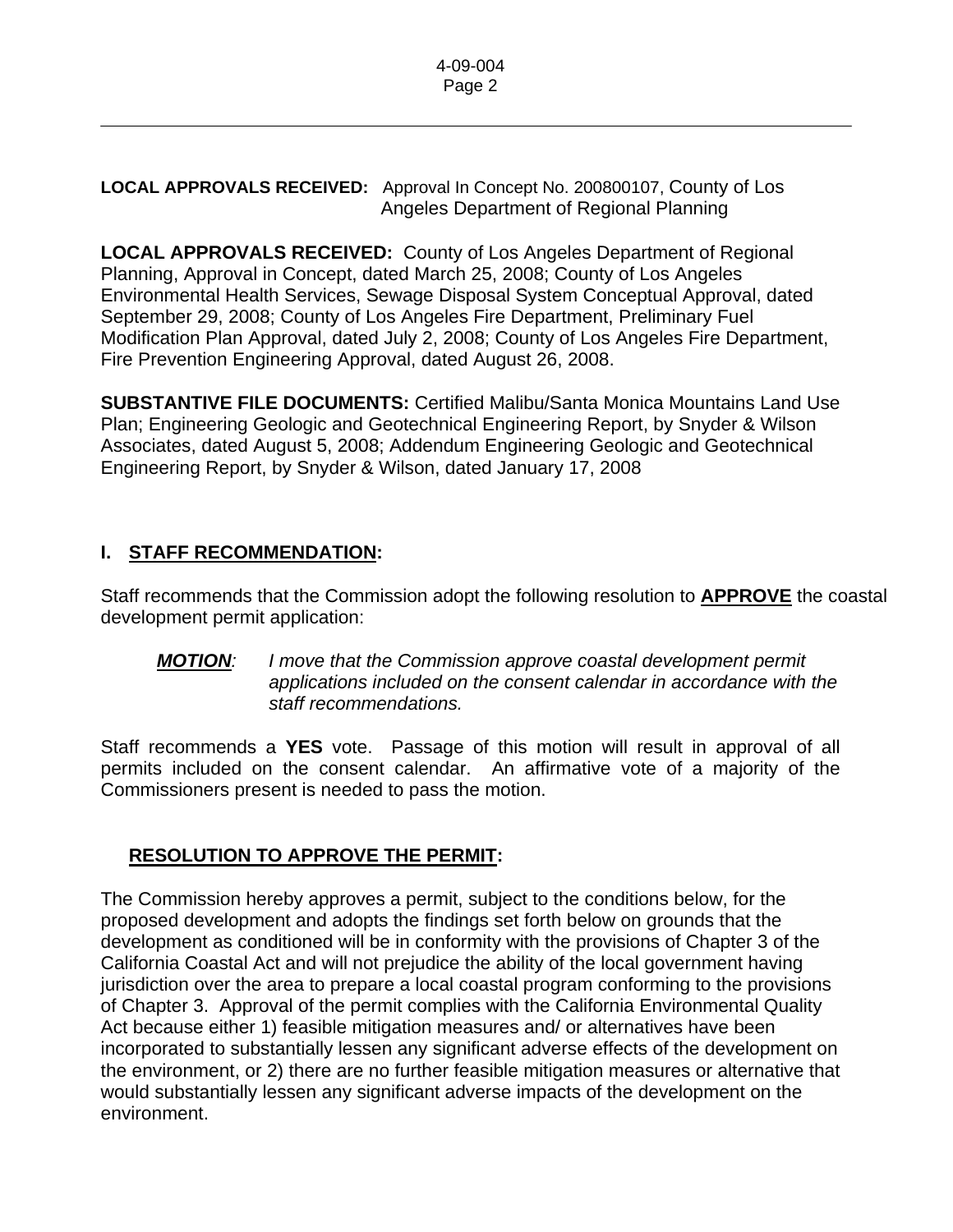# **II. STANDARD CONDITIONS:**

- 1. Notice of Receipt and Acknowledgment. The permit is not valid and development shall not commence until a copy of the permit, signed by the permittee or authorized agent, acknowledging receipt of the permit and acceptance of the terms and conditions, is returned to the Commission office.
- 2. Expiration. If development has not commenced, the permit will expire two years from the date this permit is reported to the Commission. Development shall be pursued in a diligent manner and completed in a reasonable period of time. Application for extension of the permit must be made prior to the expiration date.
- 3. Interpretation. Any questions of intent or interpretation of any condition will be resolved by the Executive Director or the Commission.
- 4. Assignment. The permit may be assigned to any qualified person, provided assignee files with the Commission an affidavit accepting all terms and conditions of the permit.
- 5. Terms and Conditions Run with the Land. These terms and conditions shall be perpetual, and it is the intention of the Commission and the permittee to bind all future owners and possessors of the subject property to the terms and conditions.

#### **III. SPECIAL CONDITIONS**

#### **1. Plans Conforming to Geotechnical Engineer's Recommendations**

By acceptance of this permit, the applicant agrees to comply with the recommendations contained in all of the geology, geotechnical, and/or soils reports referenced as Substantive File Documents. These recommendations, including recommendations concerning foundations, sewage disposal, and drainage, shall be incorporated into all final design and construction plans, which must be reviewed and approved by the consultant prior to commencement of development.

The final plans approved by the consultant shall be in substantial conformance with the plans approved by the Commission relative to construction, grading, and drainage. Any substantial changes in the proposed development approved by the Commission that may be required by the consultant shall require amendment(s) to the permit(s) or new Coastal Development Permit(s).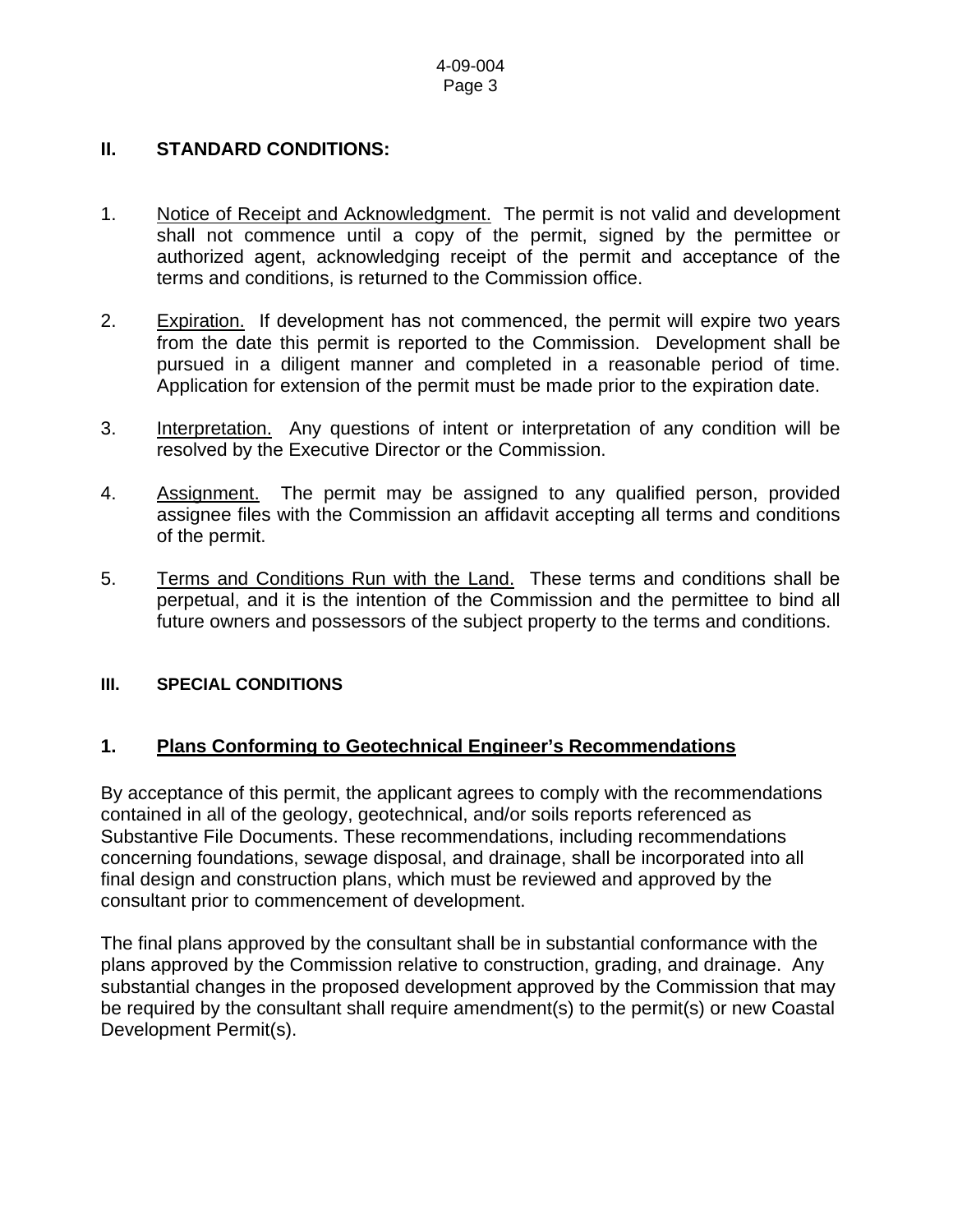# **2. Assumption of Risk, Waiver of Liability and Indemnity**

By acceptance of this permit, the applicant acknowledges and agrees (i) that the site may be subject to hazards from wildfire and erosion; (ii) to assume the risks to the applicant and the property that is the subject of this permit of injury and damage from such hazards in connection with this permitted development; (iii) to unconditionally waive any claim of damage or liability against the Commission, its officers, agents, and employees for injury or damage from such hazards; and (iv) to indemnify and hold harmless the Commission, its officers, agents, and employees with respect to the Commission's approval of the project against any and all liability, claims, demands, damages, costs (including costs and fees incurred in defense of such claims), expenses, and amounts paid in settlement arising from any injury or damage due to such hazards.

# **3. Drainage and Polluted Runoff Control Plan**

A. *Prior to issuance of the Coastal Development Permit*, the applicant shall submit for the review and approval of the Executive Director, two (2) copies of a final Drainage and Runoff Control Plan, including supporting calculations. The plan shall be prepared by a licensed civil engineer or qualified licensed professional and shall incorporate Best Management Practices (BMPs) including site design and source control measures designed to control pollutants and minimize the volume and velocity of stormwater and dry weather runoff leaving the developed site. In addition to the specifications above, the consulting civil engineer or qualified licensed professional shall certify in writing that the final Drainage and Runoff Control Plan is in substantial conformance with the following minimum requirements:

- (1) BMPs should consist of site design elements and/or landscape based features or systems that serve to maintain site permeability, avoid directly connected impervious area and/or retain, infiltrate, or filter runoff from rooftops, driveways and other hardscape areas on site, where feasible. Examples of such features include but are not limited to porous pavement, pavers, rain gardens, vegetated swales, infiltration trenches, cisterns.
- (2) Landscaping materials shall consist primarily of native or other low-maintenance plant selections which have low water and chemical treatment demands consistent with **Special Condition 5, Landscaping and Fuel Modification Plans**. An efficient irrigation system designed based on hydrozones and utilizing drip emitters or micro-sprays or other efficient design should be utilized for any landscaping requiring water application.
- (3) All slopes should be stabilized in accordance with provisions contained in the Landscaping and/or Erosion and Sediment Control Conditions for this Coastal Development Permit.
- (4) Runoff shall be conveyed off site in a non-erosive manner. Energy dissipating measures shall be installed at the terminus of outflow drains.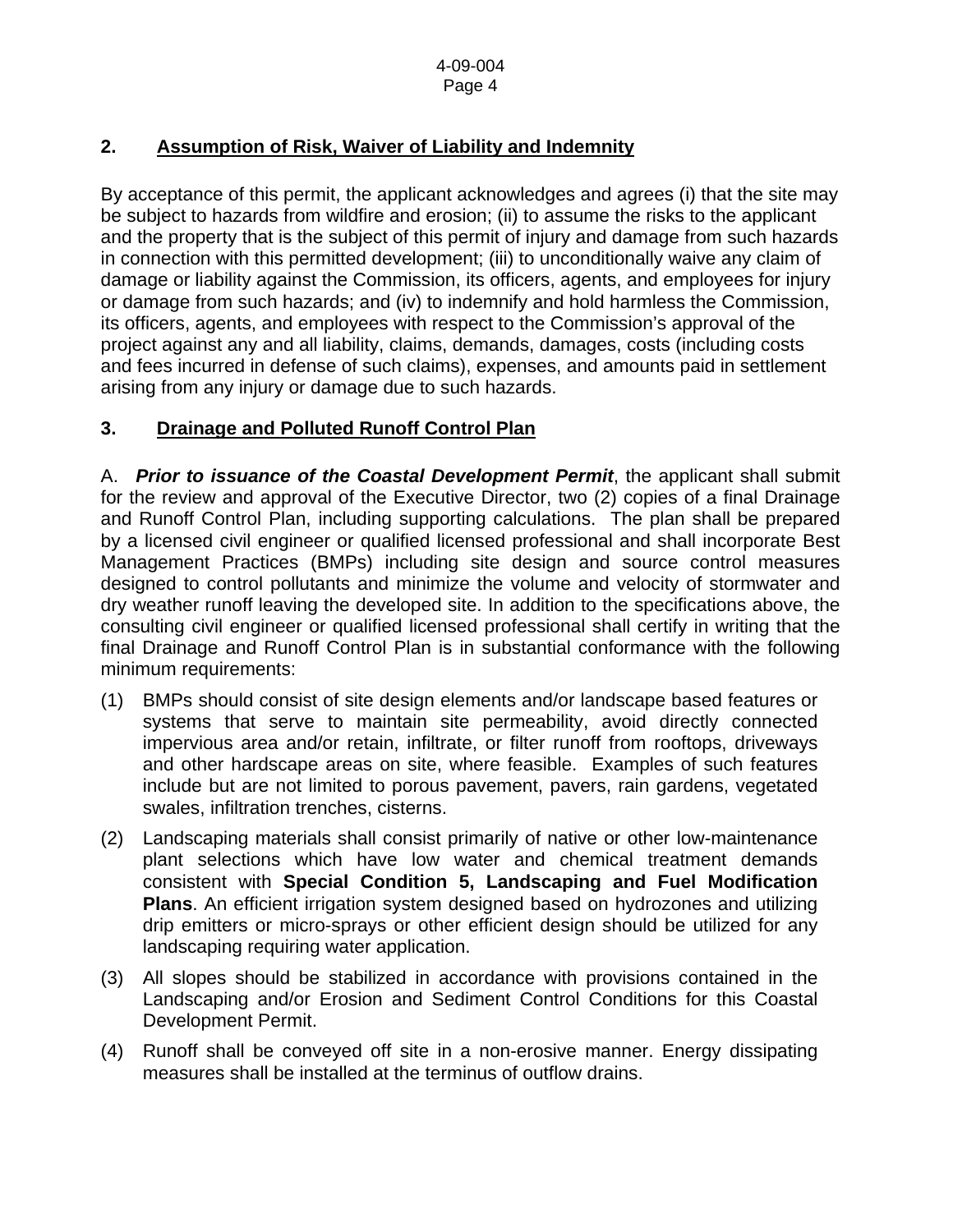- (5) For projects located on a hillside, slope, or which may otherwise be prone to instability, final drainage plans should be approved by the project consulting geotechnical engineer.
- (6) Should any of the project's surface or subsurface drainage/filtration structures or other BMPs fail or result in increased erosion, the applicant/landowner or successor-in-interest shall be responsible for any necessary repairs to the drainage/filtration system or BMPs and restoration of the eroded area. Should repairs or restoration become necessary, prior to the commencement of such repair or restoration work, the applicant shall submit a repair and restoration plan to the Executive Director to determine if an amendment or new coastal development permit is required to authorize such work.

B. The final Drainage and Runoff Control Plan shall be in conformance with the site/ development plans approved by the Coastal Commission. Any changes to the Coastal Commission approved site/development plans required by the consulting civil engineer, or qualified licensed professional, or engineering geologist shall be reported to the Executive Director. No changes to the Coastal Commission approved final site/development plans shall occur without an amendment to the coastal development permit, unless the Executive Director determines that no amendment is required.

## **4. Interim Erosion Control Plans and Construction Responsibilities**

A. *Prior to the issuance of the Coastal Development Permit*, the applicant shall submit to the Executive Director an Interim Erosion Control and Construction Best Management Practices plan, prepared by licensed civil engineer or qualified water quality professional. The consulting civil engineer/water quality professional shall certify in writing that the Interim Erosion Control and Construction Best Management Practices (BMPs) plan is in conformance with the following requirements:

- 1. Erosion Control Plan
- (a) The plan shall delineate the areas to be disturbed by grading or construction activities and shall include any temporary access roads, staging areas and stockpile areas. The natural areas on the site shall be clearly delineated on the plan and on-site with fencing or survey flags.
- (b) Include a narrative report describing all temporary run-off and erosion control measures to be used during construction.
- (c) The plan shall identify and delineate on a site or grading plan the locations of all temporary erosion control measures.
- (d) The plan shall specify that should grading take place during the rainy season (November 1 – March 31) the applicant shall install or construct temporary sediment basins (including debris basins, desilting basins or silt traps); temporary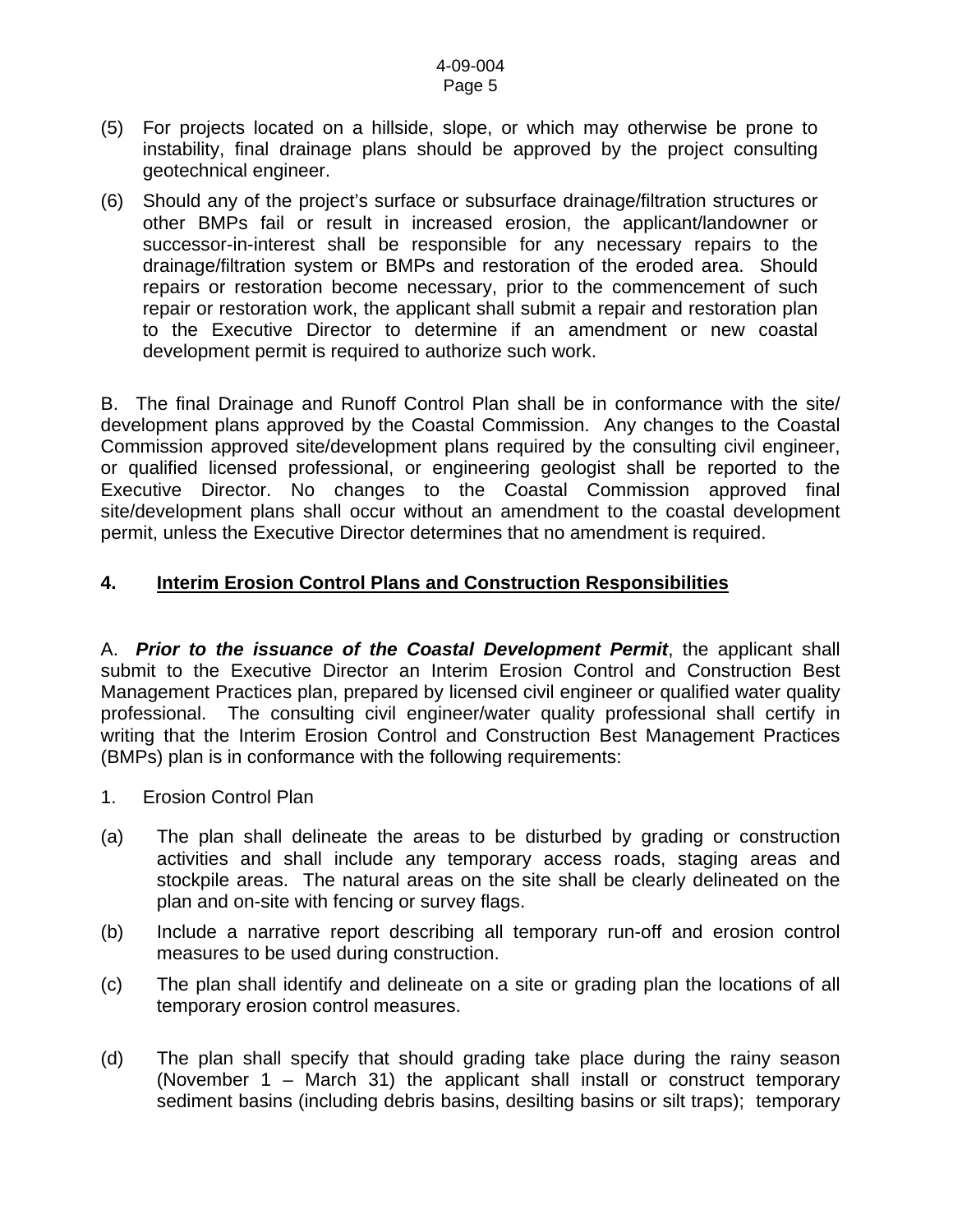drains and swales; sand bag barriers; silt fencing; stabilize any stockpiled fill with geofabric covers or other appropriate cover; install geotextiles or mats on all cut or fill slopes; and close and stabilize open trenches as soon as possible.

## **5. Landscaping and Fuel Modification Plans**

*Prior to issuance of the Coastal Development Permit*, the applicant shall submit two sets of landscaping and fuel modification plans, prepared by a licensed landscape architect or a qualified resource specialist. The consulting landscape architect or qualified landscape professional shall certify in writing that the final Landscape and Fuel Modification plans are in conformance with the following requirements:

## **A) Landscaping Plan**

- (1) All graded & disturbed areas on the subject site shall be planted and maintained for erosion control purposes within thirty (30) days of receipt of the certificate of occupancy for the residence. To minimize the need for irrigation all landscaping shall consist primarily of native/drought resistant plants, as listed by the California Native Plant Society, Santa Monica Mountains Chapter, in their document entitled Recommended List of Plants for Landscaping in the Santa Monica Mountains, dated February 5, 1996. All native plant species shall be of local genetic stock. No plant species listed as problematic and/or invasive by the California Native Plant Society ([http://www.CNPS.org/](http://www.cnps.org/)), the California Invasive Plant Council (formerly the California Exotic Pest Plant Council) [\(http://www.cal-ipc.org/](http://www.cal-ipc.org/)), or as may be identified from time to time by the State of California shall be employed or allowed to naturalize or persist on the site. No plant species listed as a "noxious weed" by the State of California or the U.S. Federal Government shall be utilized within the property.
- (2) All cut and fill slopes shall be stabilized with planting at the completion of final grading. Planting should be of native plant species indigenous to the Santa Monica Mountains using accepted planting procedures, consistent with fire safety requirements. All native plant species shall be of local genetic stock. Such planting shall be adequate to provide 90 percent coverage within two (2) years, and this requirement shall apply to all disturbed soils;
- (3) Plantings will be maintained in good growing condition throughout the life of the project and, whenever necessary, shall be replaced with new plant materials to ensure continued compliance with applicable landscape requirements;
- (4) Rodenticides containing any anticoagulant compounds (including, but not limited to, Warfarin, Brodifacoum, Bromadiolone or Diphacinone) shall not be used.

# **B) Fuel Modification Plans**

Vegetation within 20 feet of the proposed house may be removed to mineral earth, vegetation within a 200-foot radius of the main structure may be selectively thinned in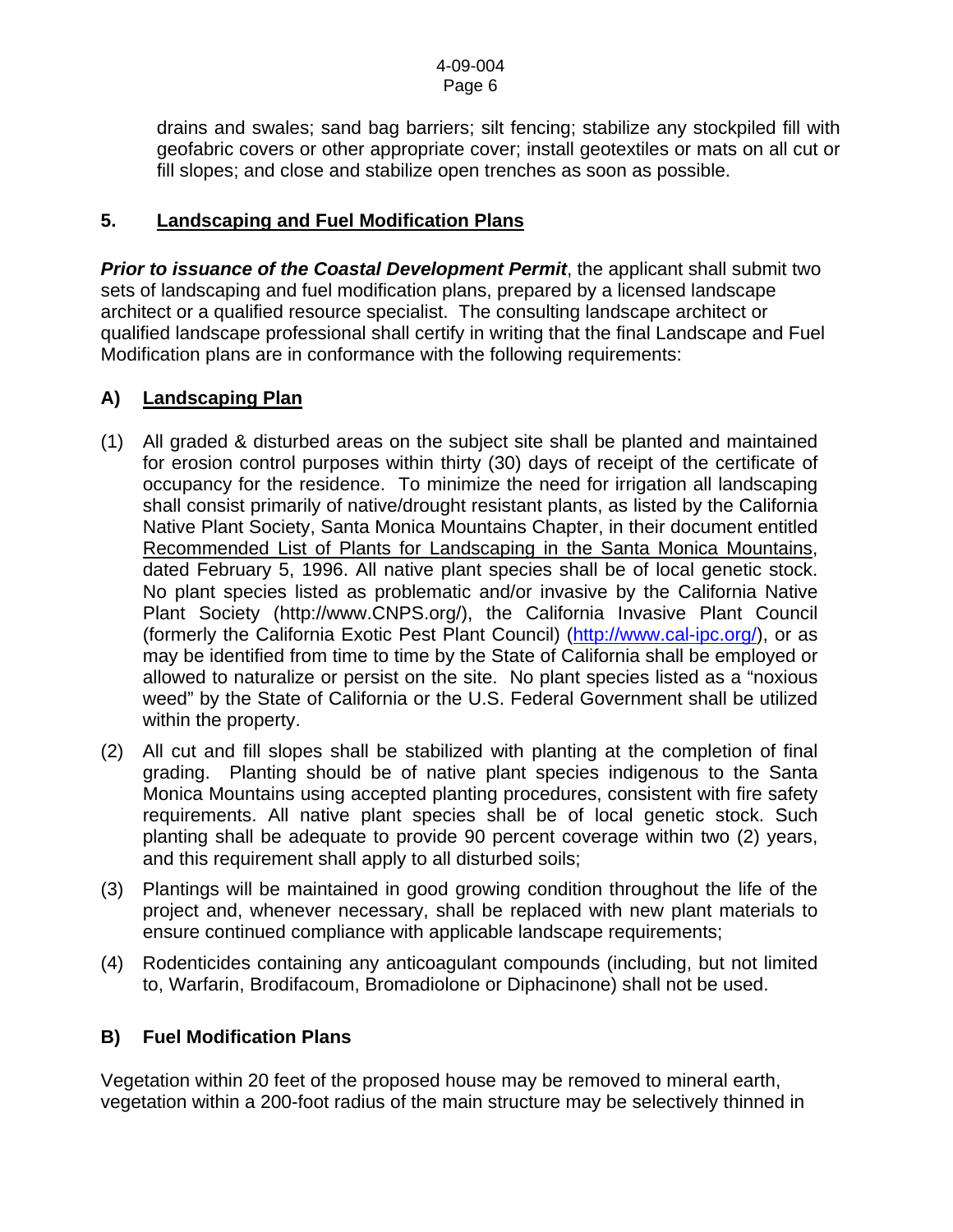order to reduce fire hazard. However, such thinning shall only occur in accordance with an approved long-term fuel modification plan submitted pursuant to this special condition. The fuel modification plan shall include details regarding the types, sizes and location of plant materials to be removed, and how often thinning is to occur. In addition, the applicant shall submit evidence that the fuel modification plan has been reviewed and approved by the Forestry Department of Los Angeles County. Irrigated lawn, turf and ground cover planted within the twenty foot radius of the proposed house shall be selected from the most drought tolerant species or subspecies, or varieties suited to the Mediterranean climate of the Santa Monica Mountains.

## **C) Conformance with Coastal Commission Approved Site/Development Plans**

The Permittee shall undertake development in accordance with the final Landscape and Fuel Modification Plans. The final Landscape and Fuel Modification Plans shall be in conformance with the site/development plans approved by the Coastal Commission. Any changes to the Coastal Commission approved site/development plans shall be reported to the Executive Director. No changes to the Coastal Commission approved final site/development plans shall occur without an amendment to the coastal development permit, unless the Executive Director determines that no amendment is legally required.

# **D) Monitoring**

Three years from the date of the receipt of the Certificate of Occupancy for the residence the applicant shall submit to the Executive Director, a landscape monitoring report, prepared by a licensed Landscape Architect or qualified Resource Specialist, that certifies the on-site landscaping is in conformance with the landscape plan approved pursuant to this Special Condition. The monitoring report shall include photographic documentation of plant species and plant coverage.

If the landscape monitoring report indicates the landscaping is not in conformance with or has failed to meet the requirements specified in this condition, the applicant, or successors in interest, shall submit, within 30 days of the date of the monitoring report, a revised or supplemental landscape plan, certified by a licensed Landscape Architect or a qualified Resource Specialist, that specifies additional or supplemental landscaping measures to remediate those portions of the original plan that have failed or are not in conformance with the original approved plan. This remedial landscaping plan shall be implemented within 30 days of the date of the final supplemental landscaping plan and remedial measures shall be repeated as necessary to meet the requirements of this condition.

#### **6. Future Development Restriction**

This permit is only for the development described in this Coastal Development Permit. Pursuant to Title 14 California Code of Regulations section 13250(b)(6), the exemptions otherwise provided in Public Resources Code section 30610(a) shall not apply to the development governed by this Coastal Development Permit. Accordingly, any future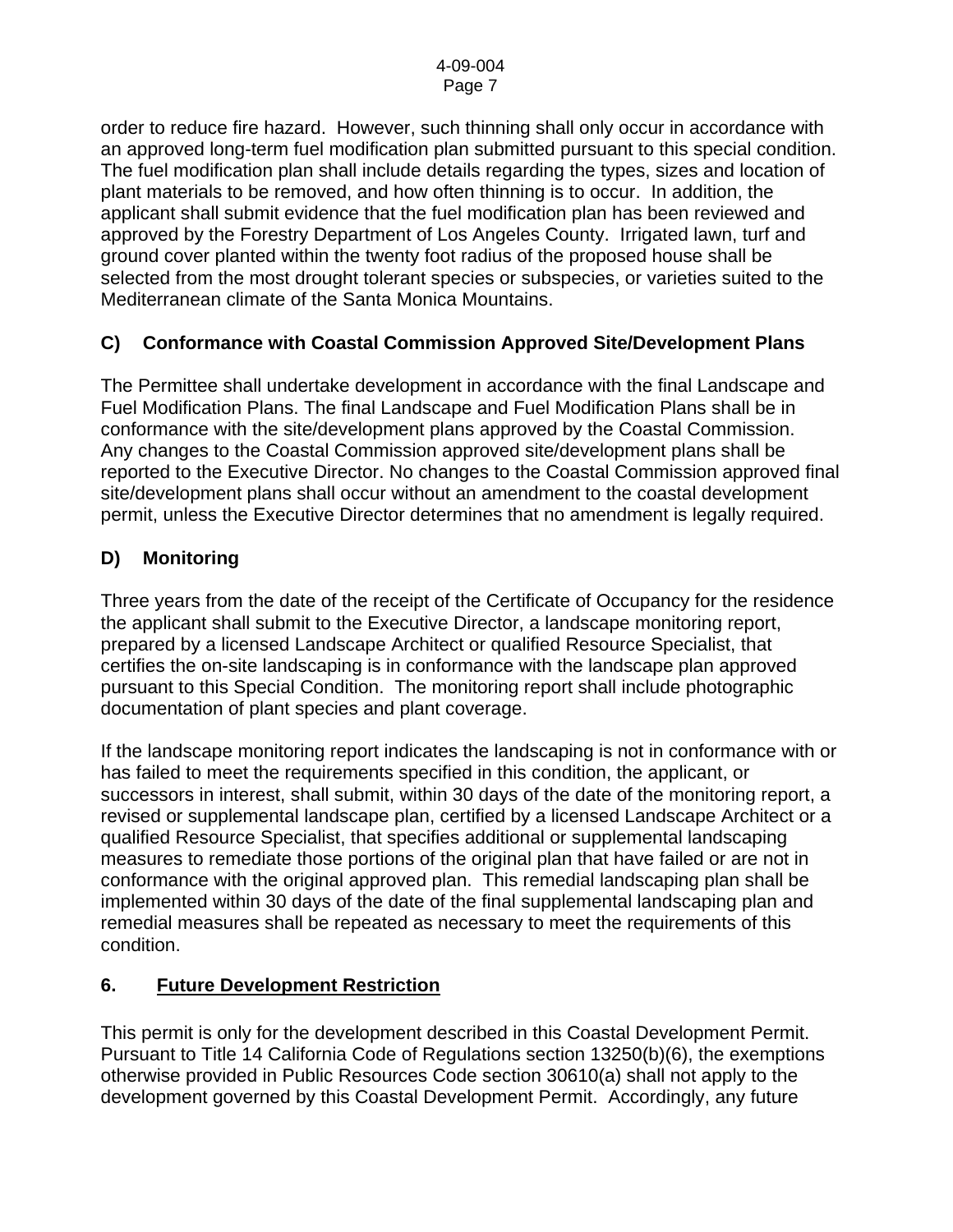structures, future improvements, or change of use to the permitted structures authorized by this permit, including but not limited to, any grading, clearing or other disturbance of vegetation other than as provided for in the approved landscape plan prepared pursuant to **Special Condition 5, Landscaping and Fuel Modification Plans,** shall require an amendment to this Coastal Development Permit from the Commission or shall require an additional coastal development permit from the Commission or from the applicable certified local government.

# **7. Oak Tree Protection During Construction**

To ensure that all other oak trees located on the subject parcel are protected during construction activities, temporary protective barrier fencing shall be installed around the protected zones (5 feet beyond dripline or 15 feet from the trunk, whichever is greater) of all oak trees and retained during all construction operations. If required construction operations cannot feasibly be carried out in any location with the protective barrier fencing in place, then flagging shall be installed on trees to be protected.

# **8. Deed Restriction**

*Prior to issuance of the Coastal Development Permit*, the applicant shall submit to the Executive Director for review and approval documentation demonstrating that the applicant has executed and recorded against the parcel(s) governed by this permit a deed restriction, in a form and content acceptable to the Executive Director: (1) indicating that, pursuant to this permit, the California Coastal Commission has authorized development on the subject property, subject to terms and conditions that restrict the use and enjoyment of that property; and (2) imposing the Special Conditions of this permit as covenants, conditions and restrictions on the use and enjoyment of the Property. The deed restriction shall include a legal description of the entire parcel or parcels governed by this permit. The deed restriction shall also indicate that, in the event of an extinguishment or termination of the deed restriction for any reason, the terms and conditions of this permit shall continue to restrict the use and enjoyment of the subject property so long as either this permit or the development it authorizes, or any part, modification, or amendment thereof, remains in existence on or with respect to the subject property.

# **IV. FINDINGS AND DECLARATIONS:**

The Commission hereby finds and declares: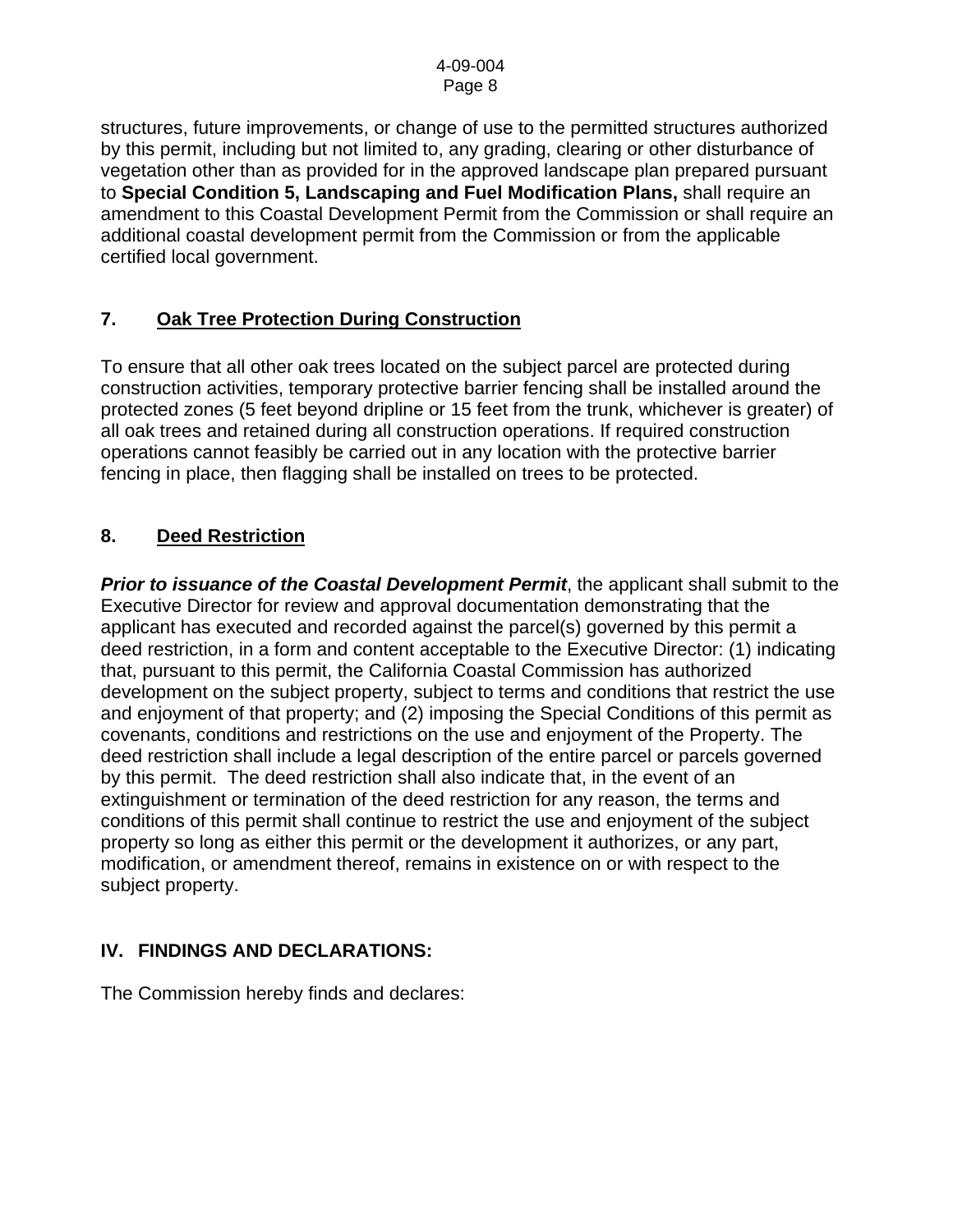## **A. Project Description and Location**

The applicant proposes the construction of a two-story, 34 foot high, 2,670 square foot single-family residence, with attached two car garage and septic system on a vacant 21,837 square foot lot. The proposed residence will be supported on deepened pile foundations.

The proposed project site is located along the north side of Robinson Road, in Topanga. The site slopes down from Robinson Road (private road) to the north at a gradient of approximately 2:1(horizontal to vertical), for a vertical height of approximately 25 feet. Vegetation on the property consists of shrubs, grasses and oak trees. The proposed residence will be located in an open grass/shrub area and will be sited outside of any oak tree protected zone and will not require the removal of any of the oak trees.

The project site is surrounded by residential development on the adjacent properties to the west, east, and south. Topanga Canyon Road is located approximately 400 feet to the north.

The applicant's geology report concludes that, from a geotechnical perspective, the proposed project is feasible provided the advice and recommendations contained in their report are included and implemented. Those recommendations are incorporated in the subject coastal permit application.

# **B. Hazards and Geologic Stability**

Section 30253 of the Coastal Act states, in pertinent part, that new development shall:

*(1) Minimize risks to life and property in areas of high geologic, flood, and fire hazard.* 

*(2) Assure stability and structural integrity, and neither create nor contribute significantly to erosion, instability, or destruction of the site or surrounding area or in any way require the construction of protective devices that would substantially alter natural landforms along bluffs and cliffs.* 

The proposed development is located in the Malibu/Santa Monica Mountains area, an area historically subject to significant natural hazards including, but not limited to, landslides, erosion, flooding and wild fire. The submitted geology, geotechnical, and/or soils reports referenced as Substantive File Documents conclude that the project site is suitable for the proposed project based on the evaluation of the site's geology in relation to the proposed development. The reports contain recommendations to be incorporated into the project plans to ensure the stability and geologic safety of the proposed project, the project site, and the adjacent properties. To ensure stability and structural integrity and to protect the site and the surrounding sites, the Commission requires the applicant to comply with the recommendations contained in the applicable reports, to incorporate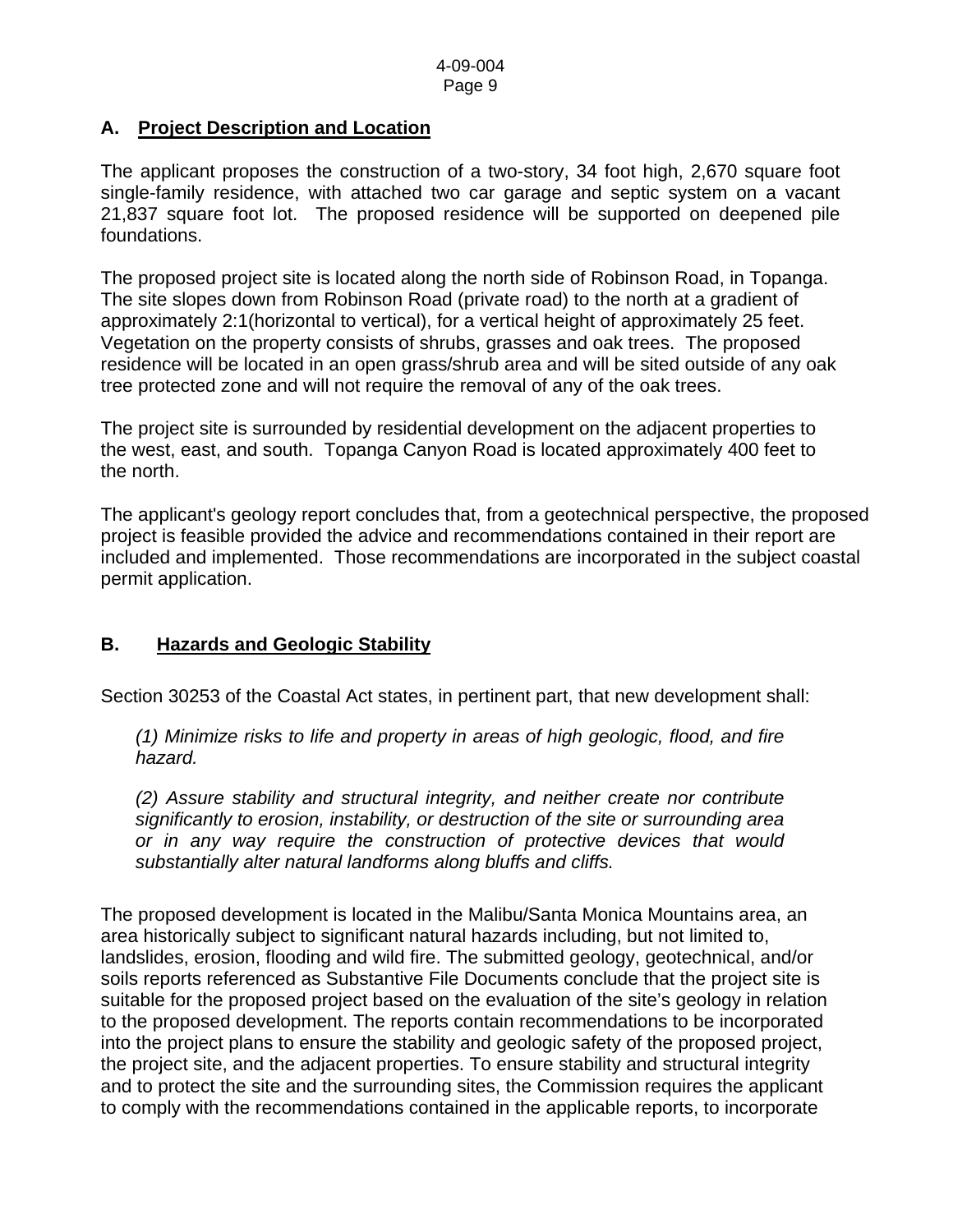those recommendations into all final design and construction plans, and to obtain the geotechnical consultant's approval of those plans prior to the commencement of construction.

Additionally, to minimize erosion and ensure stability of the project site, the project must include adequate drainage and erosion control measures. In order to achieve these goals, the Commission requires the applicant to submit drainage and interim erosion control plans certified by the geotechnical engineer.

Further, the Commission finds that, for the project to ensure stability and avoid contributing significantly to erosion, all slopes and disturbed areas of the subject site must be landscaped, primarily with native plants, to stabilize disturbed soils and reduce erosion resulting from the development.

Although the conditions described above render the project sufficiently stable to satisfy the requirements of Section 30253, no project is wholly without risks. Due to the fact that the proposed project is located in an area subject to an extraordinary potential for damage or destruction from natural hazards, including wildfire and erosion, those risks remain substantial here. If the applicant nevertheless chooses to proceed with the project, the Commission requires the applicant to assume the liability from these associated risks. Through the assumption of risk condition, the applicant acknowledges the nature of the fire and/or geologic hazard that exists on the site and that may affect the safety of the proposed development.

The following special conditions are required, as determined in the findings above, to assure the project's consistency with Section 30253 of the Coastal Act and as a response to the risks associated with the project:

| <b>Special Condition 1:</b> Plans Conforming to Geotechnical Engineer's           |
|-----------------------------------------------------------------------------------|
| <b>Recommendations</b>                                                            |
| <b>Special Condition 2:</b> Assumption of Risk, Waiver of Liability and Indemnity |
| <b>Special Condition 3: Drainage and Polluted Runoff Control Plans</b>            |
| <b>Special Condition 4: Interim Erosion Control</b>                               |
| <b>Special Condition 5:</b> Landscaping and Erosion Control Plans                 |

For the reasons set forth above, the Commission finds that, as conditioned, the proposed project is consistent with Section 30253 of the Coastal Act.

#### **C. Water Quality**

Section 30231 of the Coastal Act states that:

*The biological productivity and the quality of coastal waters, streams, wetlands, estuaries, and lakes appropriate to maintain optimum populations of marine organisms and for the protection of human health shall be maintained and, where feasible, restored through, among other means, minimizing*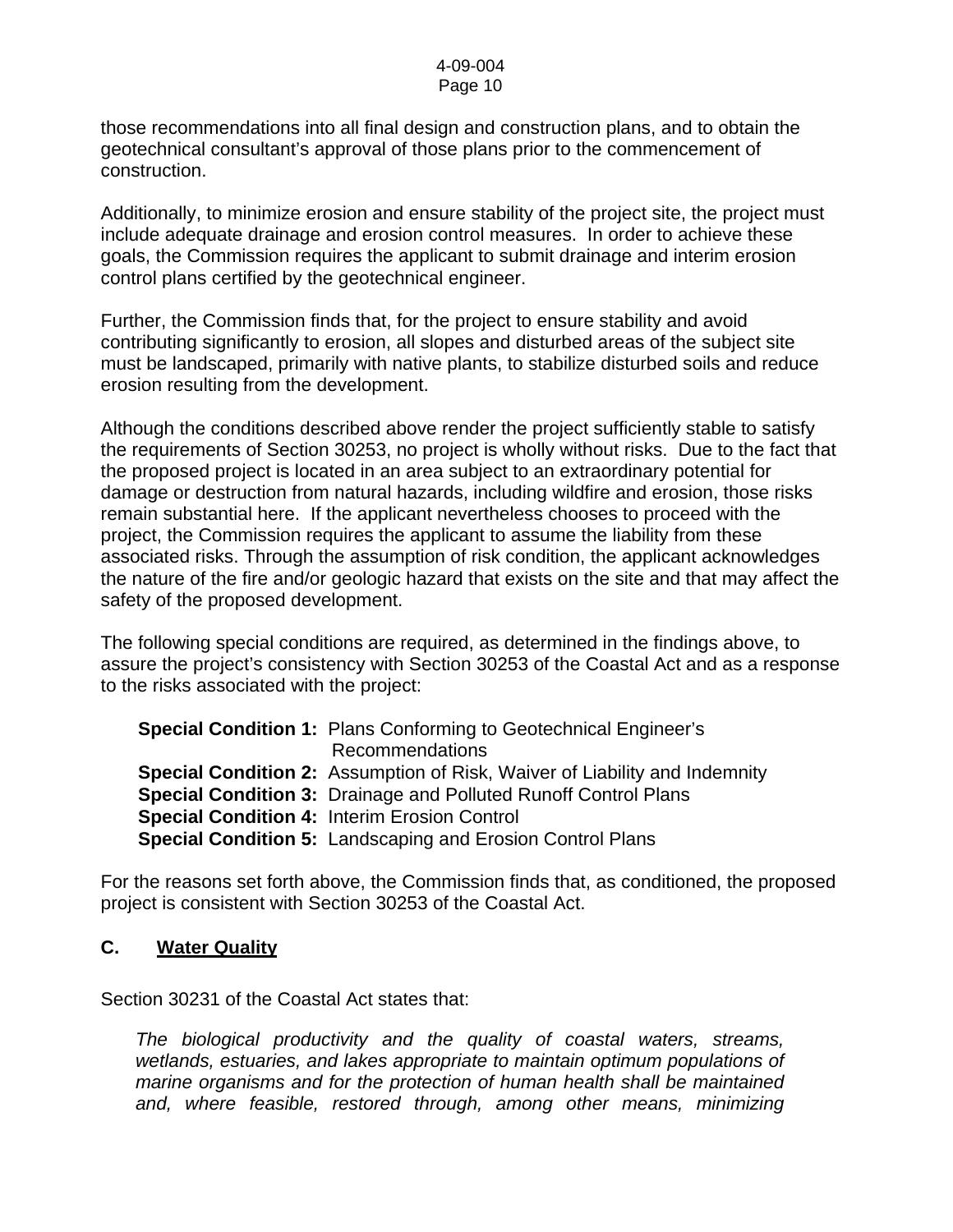*adverse effects of waste water discharges and entrainment, controlling runoff, preventing depletion of ground water supplies and substantial interference with surface water flow, encouraging waste water reclamation, maintaining natural vegetation buffer areas that protect riparian habitats, minimizing alteration of natural streams.* 

The Commission recognizes that new development in the Santa Monica Mountains has the potential to adversely impact coastal water quality and aquatic resources because changes such as the removal of native vegetation, the increase in impervious surfaces, and the introduction of new residential uses cause increases in runoff, erosion, and sedimentation, reductions in groundwater recharge, and the introduction of pollutants such as petroleum, cleaning products, pesticides, and other pollutants, as well as effluent from septic systems.

The proposed development will result in an increase in impervious surfaces, which leads to an increase in the volume and velocity of stormwater runoff that can be expected to leave the site and eventually be discharged to coastal waters, including streams, wetlands, and estuaries. The pollutants commonly found in runoff associated with residential use can reduce the biological productivity and the quality of such waters and thereby reduce optimum populations of marine organisms and have adverse impacts on human health.

Therefore, in order to minimize the potential for such adverse impacts to water quality and aquatic resources resulting from runoff both during construction and in the postdevelopment stage, the Commission requires the incorporation of Best Management Practices designed to control the volume, velocity and pollutant load of stormwater and dry weather flows leaving the developed site, including: 1) site design, source control and/or treatment control measures; 2) implementing erosion sediment control measures during construction and post construction; and 3) revegetating all graded and disturbed areas with primarily native landscaping.

Additionally, the applicant's geologic consultants have concluded that the site is suitable for the proposed septic system and that there would be no adverse impact to the site or surrounding areas from the use of a septic system. The County of Los Angeles Environmental Health Department has given in-concept approval of the proposed septic system, indicating that it meets the plumbing code requirements. The Commission has found that conformance with the provisions of the plumbing code is protective of water resources.

The following special conditions are required, as determined in the findings above, to assure the project's consistency with Section 30231 of the Coastal Act:

| <b>Special Condition 3:</b> Permanent Drainage and Polluted Runoff Control Plans |
|----------------------------------------------------------------------------------|
| <b>Special Condition 4:</b> Interim Erosion Control Plans and Construction       |
| Responsibilities                                                                 |
| <b>Special Condition 5:</b> Landscaping and Erosion Control Plans                |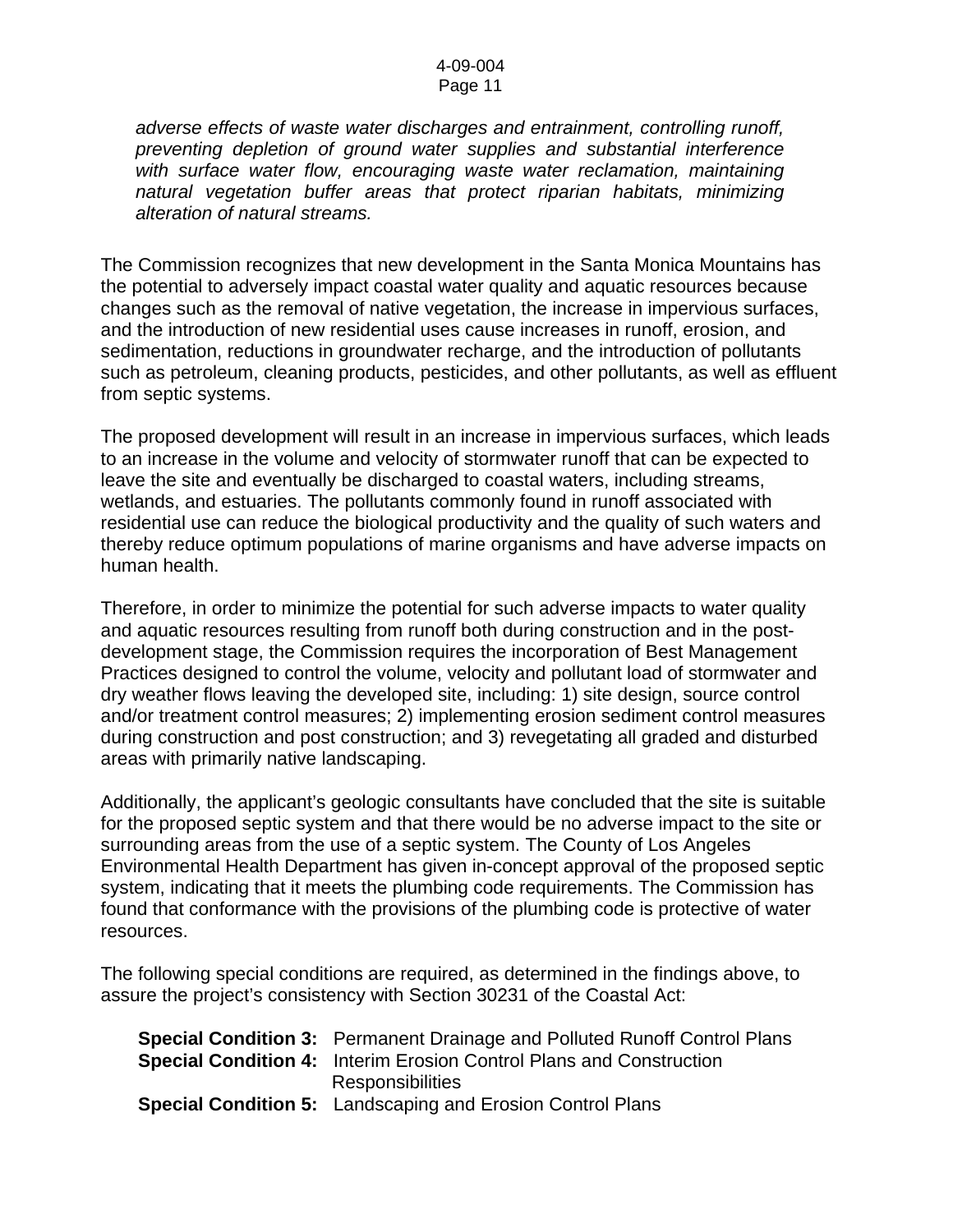Therefore, the Commission finds that the proposed project, as conditioned, is consistent with Section 30231 of the Coastal Act.

#### **D. Oak Tree Protection**

Section 30240 states:

*(a) Environmentally sensitive habitat areas shall be protected against any significant disruption of habitat values, and only uses dependent on such resources shall be allowed within such areas.* 

*(b) Development in areas adjacent to environmentally sensitive habitat areas and parks and recreation areas shall be sited and designed to prevent impacts which would significantly degrade such areas, and shall be compatible with the continuance of such habitat areas.* 

Section 30250(a) of the Coastal Act states:

*New residential, commercial, or industrial development, except as otherwise provided in this division, shall be located within, contiguous with, or in close proximity to, existing developed areas able to accommodate it or, where such areas are not able to accommodate it, in other areas with adequate public services and where it will not have significant adverse effects, either individually or cumulatively, on coastal resources. In addition, land divisions, other than leases for agricultural uses, outside existing developed areas shall be permitted where 50 percent of the usable parcels in the area have been developed and the created parcels would be no smaller than the average size of the surrounding parcels.* 

Section 30251 of the Coastal Act states:

*The scenic and visual qualities of coastal areas shall be considered and protected as a resource of public importance. Permitted development shall be sited and designed to protect views to and along the ocean and scenic coastal areas, to minimize the alteration of natural land forms, to be visually compatible with the character of surrounding areas, and, where feasible, to restore and enhance visual quality in visually degraded areas. New development in highly scenic areas such as those designated in the California Coastline Preservation and Recreation Plan prepared by the Department of Parks and Recreation and by local government shall be subordinate to the character of its setting.*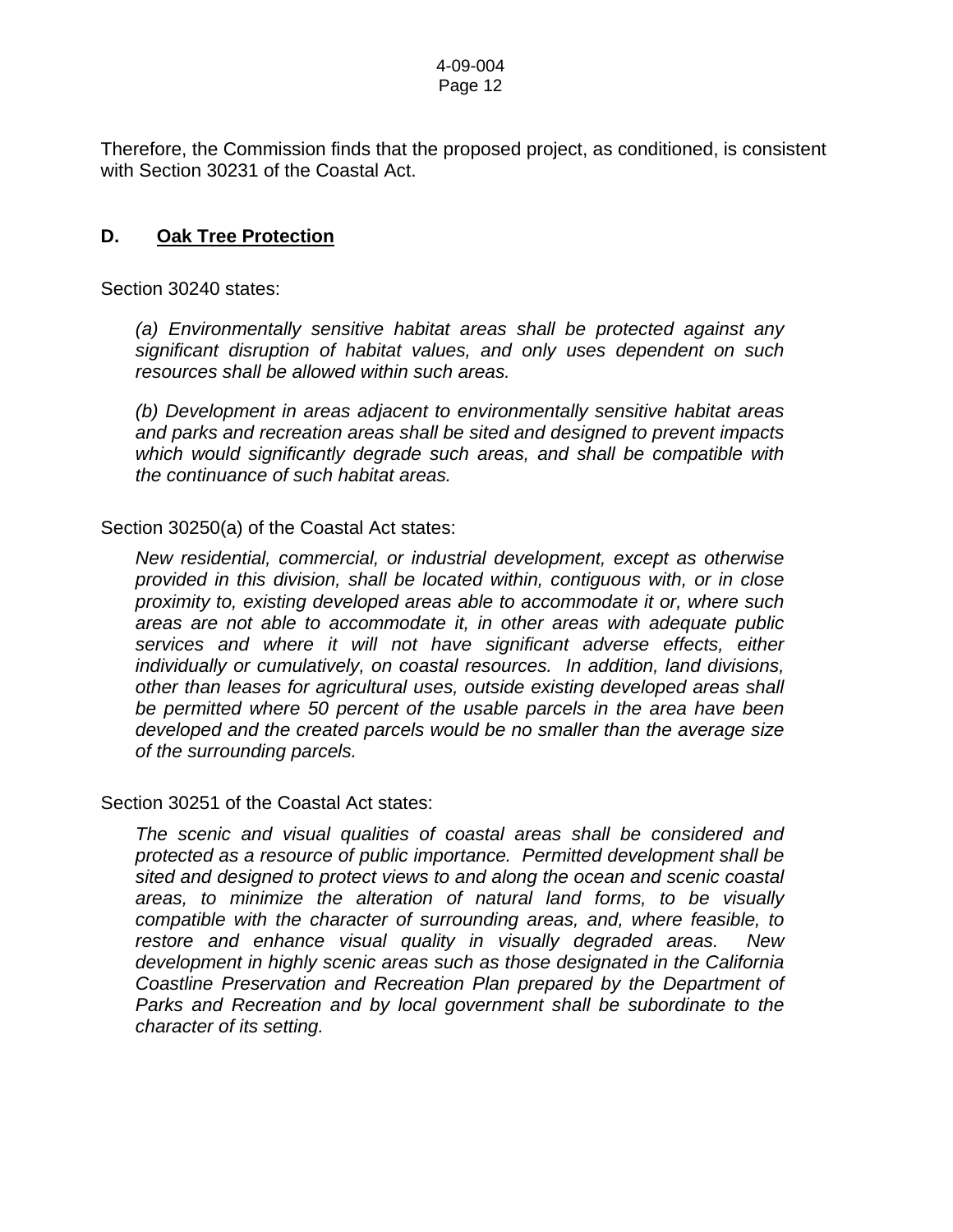# **Protection of Oaks**

The project site is located within a disturbed oak woodland, in a residential subdivision, where the past creation of urban-scale parcels has resulted in a higher density of residential development. The subject site is itself disturbed and while there are oak trees present, understory plant species and connectivity to other woodland areas are lacking and therefore the site is not considered to be an environmentally sensitive habitat area. However, through past permit actions in the Santa Monica Mountains, the Commission has found that native oak trees are an important coastal resource, even where they are not part of a larger woodland that is ESHA. Native trees prevent the erosion of hillsides and stream banks, moderate water temperatures in streams through shading, provide food and habitat, including nesting, roosting, and burrowing to a wide variety of wildlife. Individual oak trees such as those on or adjacent to the subject site do provide habitat for a wide variety of wildlife species. As required by Section 30250 of the Coastal Act, the proposed new development can be approved only where it will not have impacts on coastal resources. Additionally, oak trees are an important component of the visual character and scenic quality of the area and must be protected in order to ensure that the proposed development is visually compatible with this character, as required by Section 30251 of the Coastal Act.

The Commission finds that the proposed project is sited and designed to avoid removal of oak trees and minimizes impacts by avoiding the trees' impact zone; however, impacts can occur during construction activities. These impacts can be minimized by employing protective measures during project construction. Therefore, the Commission requires the applicant to install temporary protective barrier fencing around the protected zones (5 feet beyond dripline or 15 feet from the trunk, whichever is greater) of all oak trees and retained during all construction operations. If required construction operations cannot feasibly be carried out in any location with the protective barrier fencing in place, then temporary flagging must be installed on all oak trees to ensure protection during construction.

The following special conditions are required, as determined in the findings above, to assure the project's consistency with Sections 30240, 30250, and 30251 of the Coastal Act:

# **Special Condition 7:** Oak Tree Protection During Construction

Therefore, the Commission finds that the proposed project, as conditioned, is consistent with Sections 30240, 30250, and 30251 of the Coastal Act with regard to oak tree protection.

# **E. Local Coastal Program (LCP) Preparation**

Section 30604(a) of the Coastal Act states that:

a) Prior to certification of the local coastal program, a coastal development *permit shall be issued if the issuing agency, or the commission on appeal, finds that the proposed development is in conformity with the provisions of*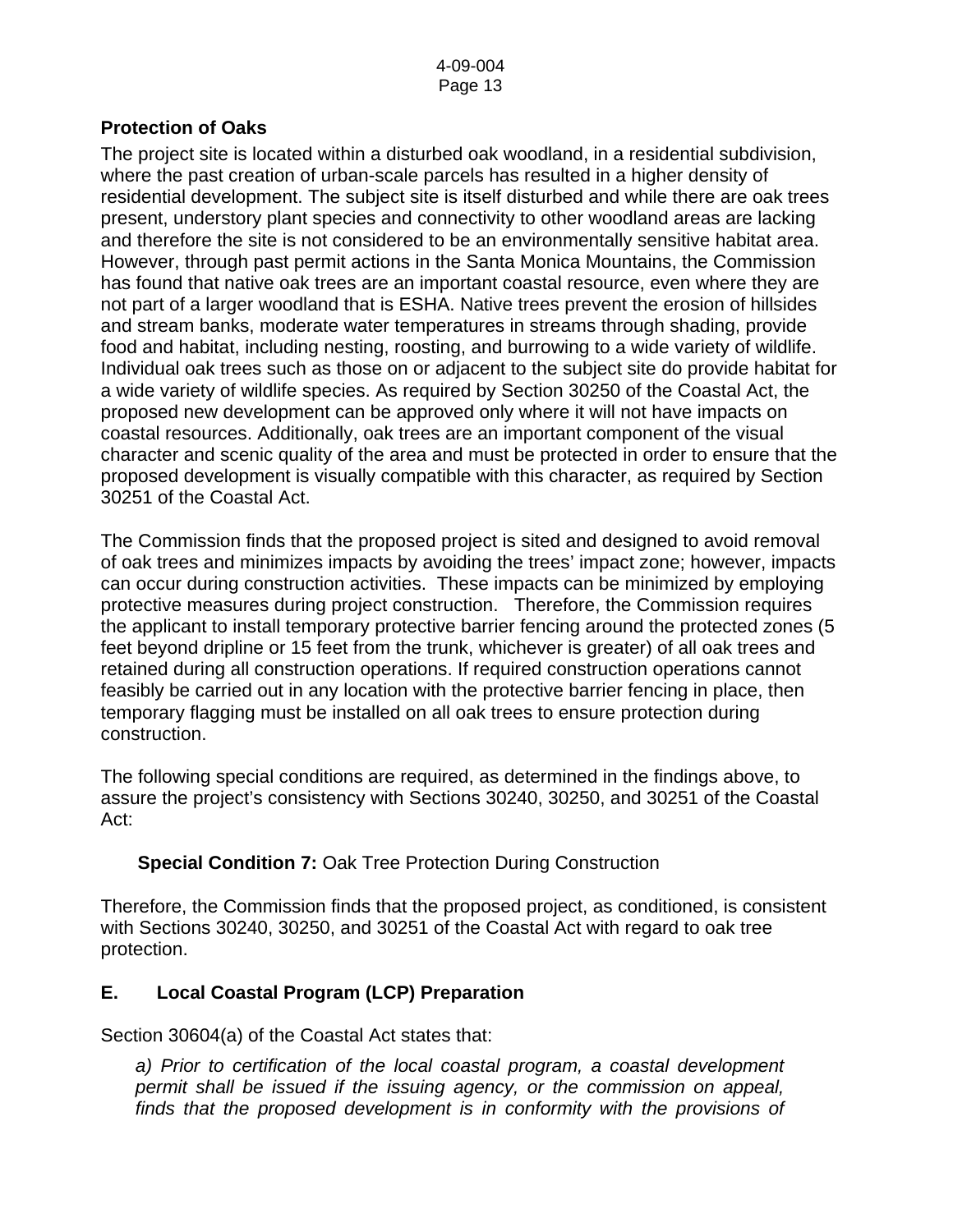*Chapter 3 (commencing with Section 30200) of this division and that the permitted development will not prejudice the ability of the local government to prepare a local coastal program that is in conformity with the provisions of Chapter 3 (commencing with Section 30200).* 

Section 30604(a) of the Coastal Act provides that the Commission shall issue a Coastal Development Permit only if the project will not prejudice the ability of the local government having jurisdiction to prepare a Local Coastal Program, which conforms to Chapter 3 policies of the Coastal Act. The preceding sections provide findings that the proposed projects will be in conformity with the provisions of Chapter 3 if certain conditions are incorporated into the projects and are accepted by the applicant. As conditioned, the proposed development will avoid or minimize adverse impacts and is found to be consistent with the applicable policies contained in Chapter 3. The following special conditions are required to assure the project's consistency with Section 30604 of the Coastal Act:

## **Special Conditions 1** through **8**

Therefore, the Commission finds that approval of the proposed development, as conditioned, will not prejudice the County of Los Angeles' ability to prepare a Local Coastal Program for this area which is also consistent with the policies of Chapter 3 of the Coastal Act, as required by Section 30604(a).

# **F. California Environmental Quality Act**

Section 13096(a) of the Commission's administrative regulations requires Commission approval of a Coastal Development Permit application to be supported by a finding showing the application, as conditioned by any conditions of approval, to be consistent with any applicable requirements of the California Environmental Quality Act (CEQA). Section 21080.5(d)(2)(A) of CEQA prohibits a proposed development from being approved if there are feasible alternatives or feasible mitigation measures available which would substantially lessen any significant adverse effect that the activity may have on the environment.

The Commission incorporates its findings on Coastal Act consistency at this point as if set forth in full. These findings address and respond to all public comments regarding potential significant adverse environmental effects of the project that were received prior to preparation of the staff report. As discussed above, the proposed development, as conditioned, is consistent with the policies of the Coastal Act. Feasible mitigation measures, which will minimize all adverse environmental effects, have been required as special conditions. The following special conditions are required to assure the project's consistency with Section 13096 of the California Code of Regulations:

#### **Special Conditions 1** through **8**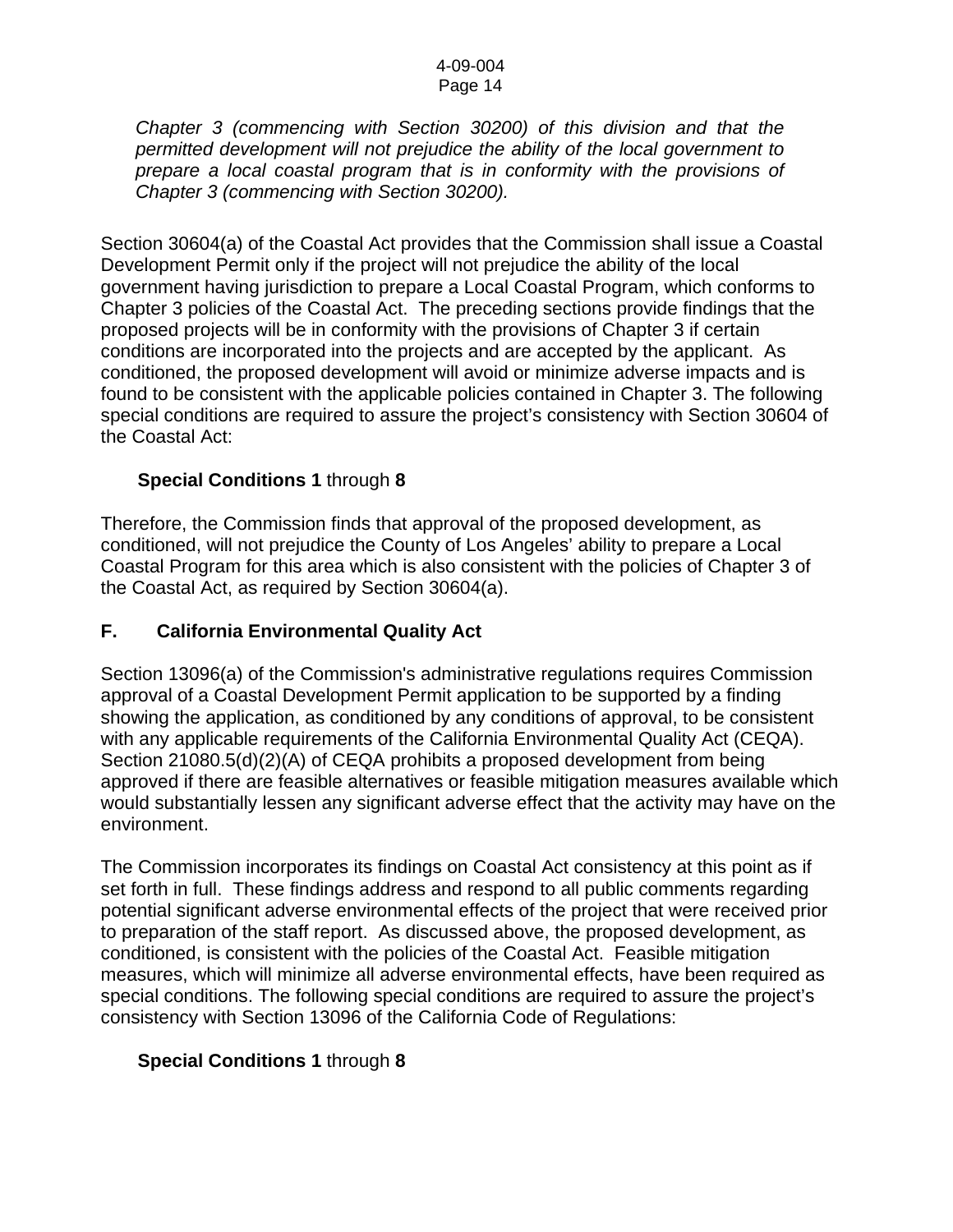As conditioned, there are no feasible alternatives or feasible mitigation measures available, beyond those required, which would substantially lessen any significant adverse impact that the activity may have on the environment. Therefore, the Commission finds that the proposed project, as conditioned to mitigate the identified impacts, can be found to be consistent with the requirements of the Coastal Act to conform to CEQA.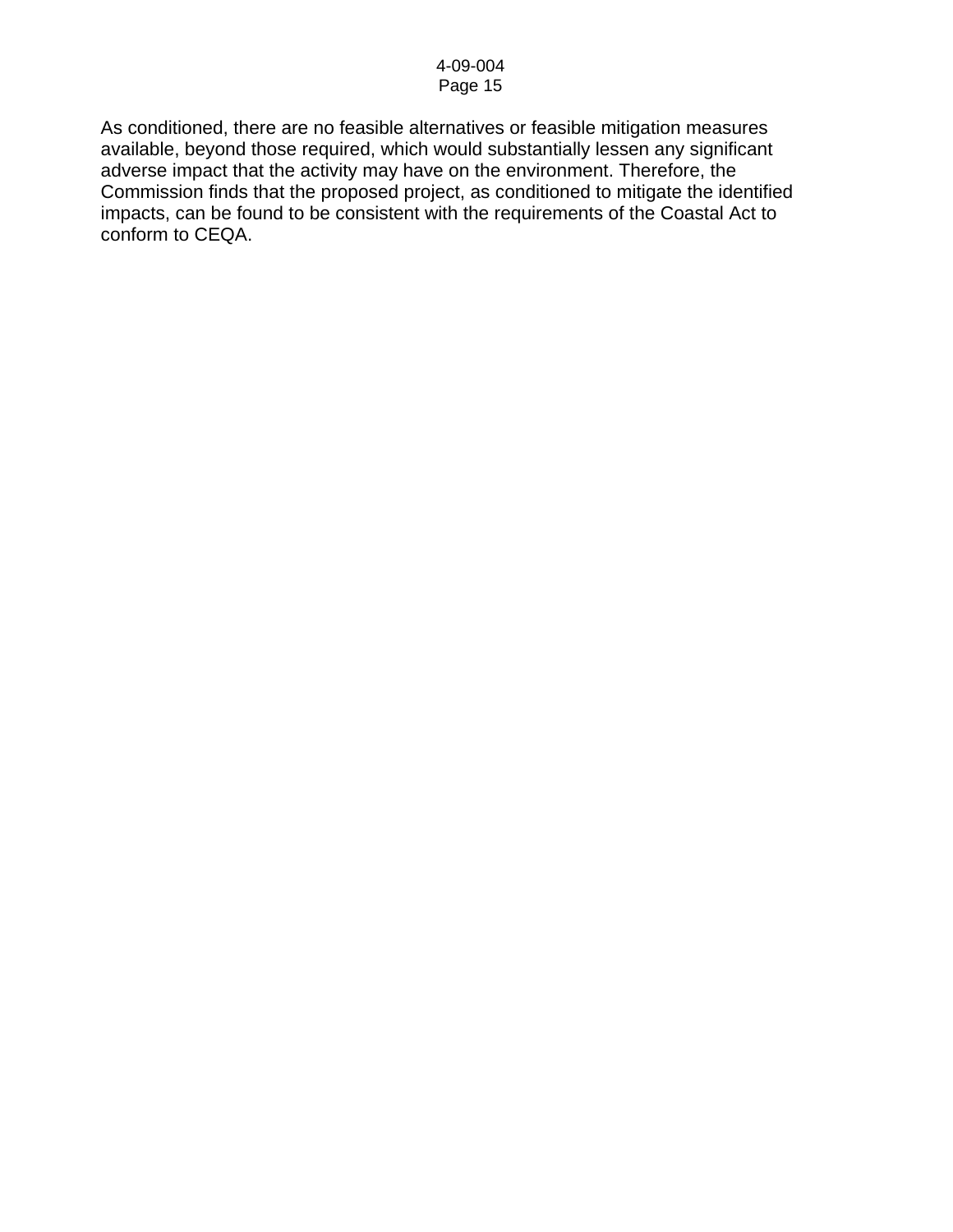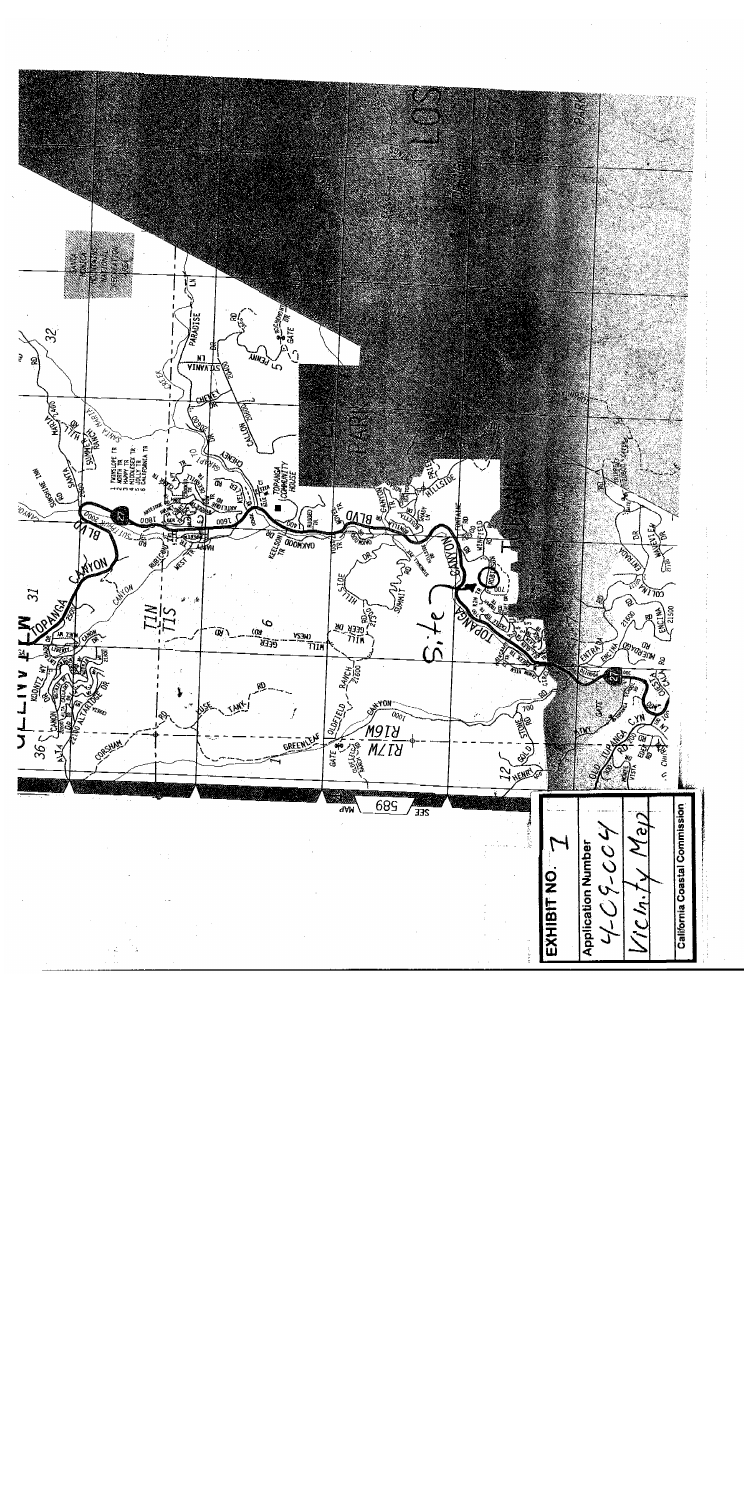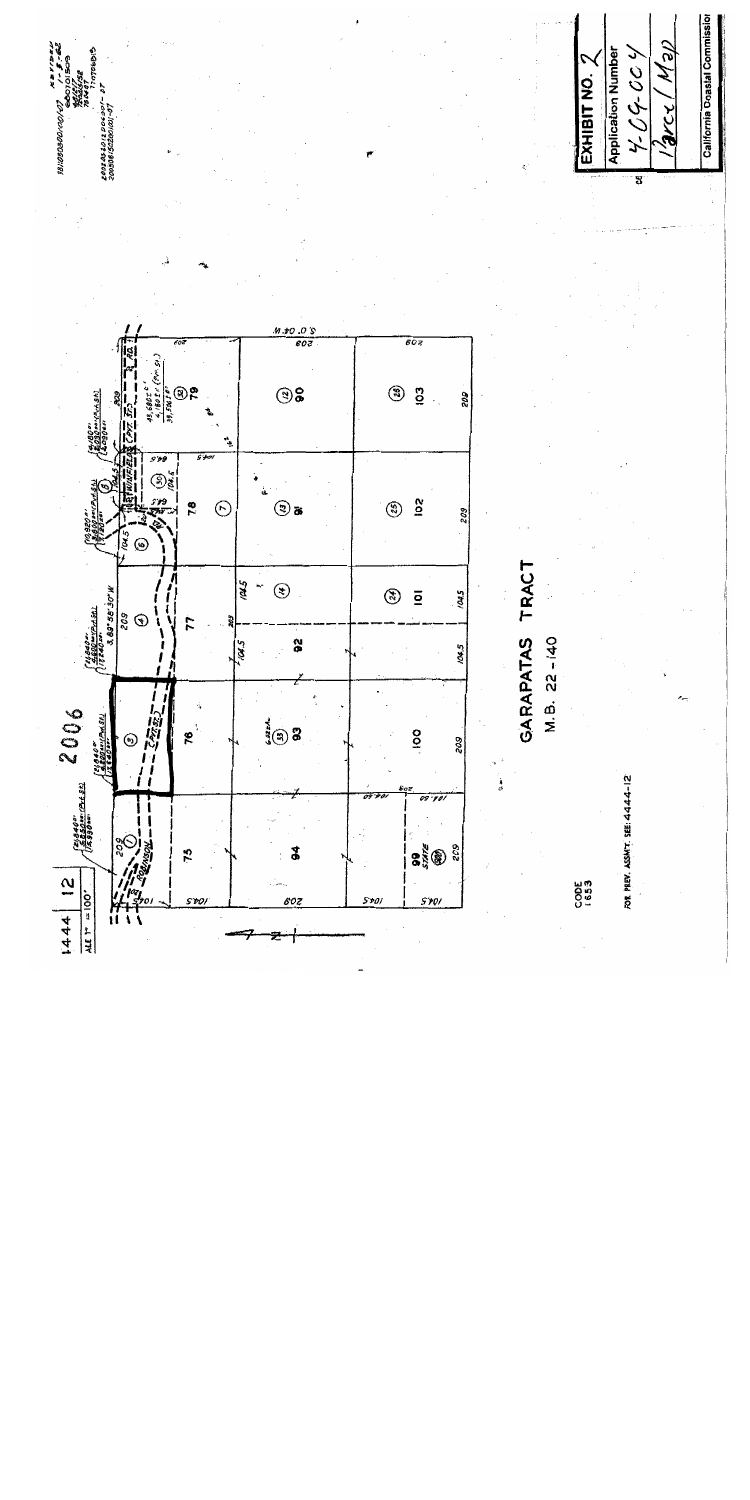